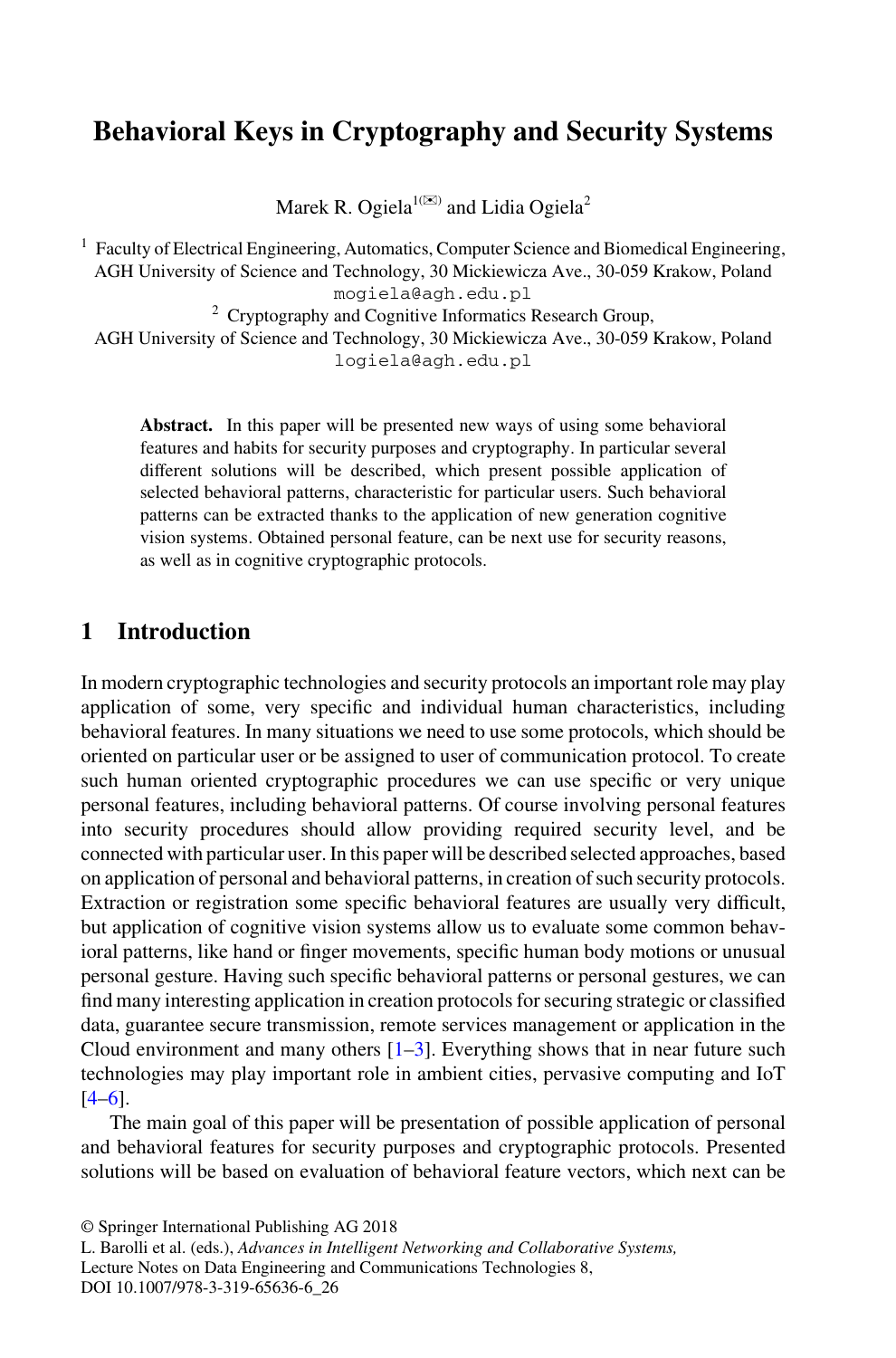involved into the encryption process  $[6, 7]$  $[6, 7]$  $[6, 7]$ . Such solutions are very promising for development of modern security technologies based on vision systems, which can monitor personal habits, movement characteristics or other human motion actions. Such new procedures may allow extending existing cryptographic methodologies towards a new branch of cognitive cryptography [\[8](#page-4-0), [9](#page-4-0)].

#### **2 Acquisition of Behavioral Patterns**

For security application it is possible to use different motion and behavioral patterns. From our point of view, the most interesting is acquisition of nonstandard personal features in the form of behavioral patterns, which may be applicable for security purposes. Conducted research showed that for such purposes are very useful cognitive vision systems [\[5](#page-4-0), [10](#page-4-0)].

In general cognitive systems try to imitate the mental functions and thinking processes, and are based on one of the known model of human visual perception, named knowledge based perception [[4](#page-4-0), [11](#page-4-0)]. In this model cognitive resonance processes are performed, which allow to understand observed situation or patterns, and allow evalu‐ ating the semantic meaning. Using cognitive information systems we tried to show some new opportunities in application of personal and behavioral features in new security protocols and cryptographic procedures. Such features may be used in creation of strong encryption keys or creation of a special kind i.e. personalized behavioral lock. It is worth underline that creation of such cryptographic solutions is inspired by biological models and finally allows to create a new branch called cognitive cryptography defined in [\[7](#page-4-0), [12\]](#page-4-0). This new computational paradigm combines techniques, which are using to guar‐ antee data confidentiality, with some personal or behavioral information describing particular user and extracted using cognitive information systems. Such compilation of security approaches with cognitive processes may be very promising for future development of security solutions.

Acquisition of personal features or behavioral characteristics can be performed with application of cognitive vision systems in connection with other motion sensor devices like Leap Motion technologies, Kinect or MoCap devices.

We can consider following different behavioral patterns, which can be used for security application:

- Simple finger or palm movements. For registration of such simple patterns we can use Leap Motion or Kinect devices. Personal feature vector may be next created using cognitive vision systems, which allow extracting informative parameters registered by these recording devices.
- More complex motion patterns performed using hands or other human body parts may be analyses by advanced motion capture devices connected with cognitive vision systems.
- The most complex patterns (specific exercises, sport techniques) may be analyzed using dedicated recording equipment with cognitive features.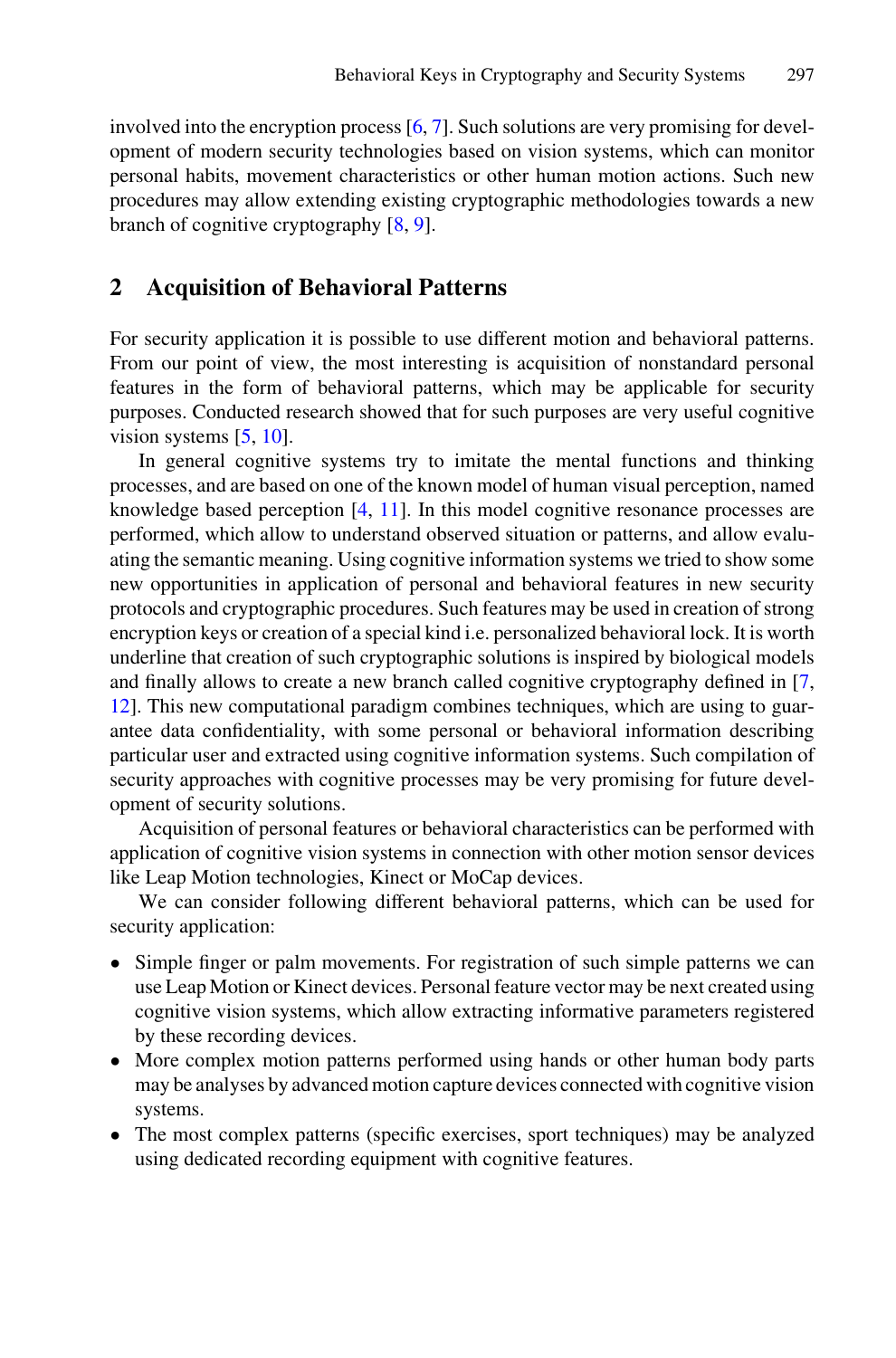Presented methodology allows analyzing different types of behavioral patterns, and create personal feature vector, which next may be used in creation personalized security solutions. Among the most important areas of application of behavioral features for security purposes we can consider:

- Visual cryptography and secret sharing protocols.
- Personally oriented information management procedures.
- Fuzzy vault and steganography which depend on personal feature [[2](#page-4-0)].

## **3 Hand Gesture Features for Security Applications**

For security applications we can consider different specific behavioral patterns, also these connected with gesture or movement activities.

Application of motion sensors or Kinect devices, which allow trace and register finger or palm movements, allow also to extract some specific motion features and use them for security purposes. The simplest solution is using hand or single finger movements or gesture for personal authentication procedures, during which we can extract very specific personal features, which next may be used as behavioral lock or authentication keys. Finger motion analysis seems to be one of the most natural and simplest, so it may be focused on tracing a fingertip positions changes during making particular gesture. Analysis of simple gestures has many advantages like noninvasive data acquis‐ ition, possibility of analysis of different gesture types like user determined, fixed move‐ ment patterns, or natural gesture. It allows considering also the motion dynamics and acceleration of performed gesture, and may be performed in real-time.

In real security applications we should consider only enough complex gesture or movements, which will be sufficient for obtaining the distinctive features for particular user, which are not similar to other persons. To register such complex patterns we can analyze movements performed using one or more fingertips or, if necessary, for using the palms or hands.

To register unique personal gesture features we can use any motion sensor (Kinect, MoCap etc.), which is able to register hand position changes during the time. As a result we can create a personal motion feature vector, which contain very unique parameters describing performed gesture like direction, velocity and acceleration.

In conducted research we have implemented such procedures, which involve cognitive systems for hand and finger analysis. In the first stage of such analysis it is necessary to create a learning set, which contain particular number of well-defined motion patterns. The second stage allows classifying a new pattern by comparing it with elements stored in learning set. Such comparison is made by calculation any similarity measure between new registered motion pattern and elements stored in learning set. Base on a feature vector and classification function, it is possible to determine the type of hand or finger movement, but also it is possible to use such feature vector as a specific behavioral key or in other security applications like personalized encryption key generation, multi secret steganography, fuzzy vault etc. The security of such behavioral keys is strongly depended on complexity of analyzed movements, so for stronger cryptographic solutions should be considered more complex or very specific gestures.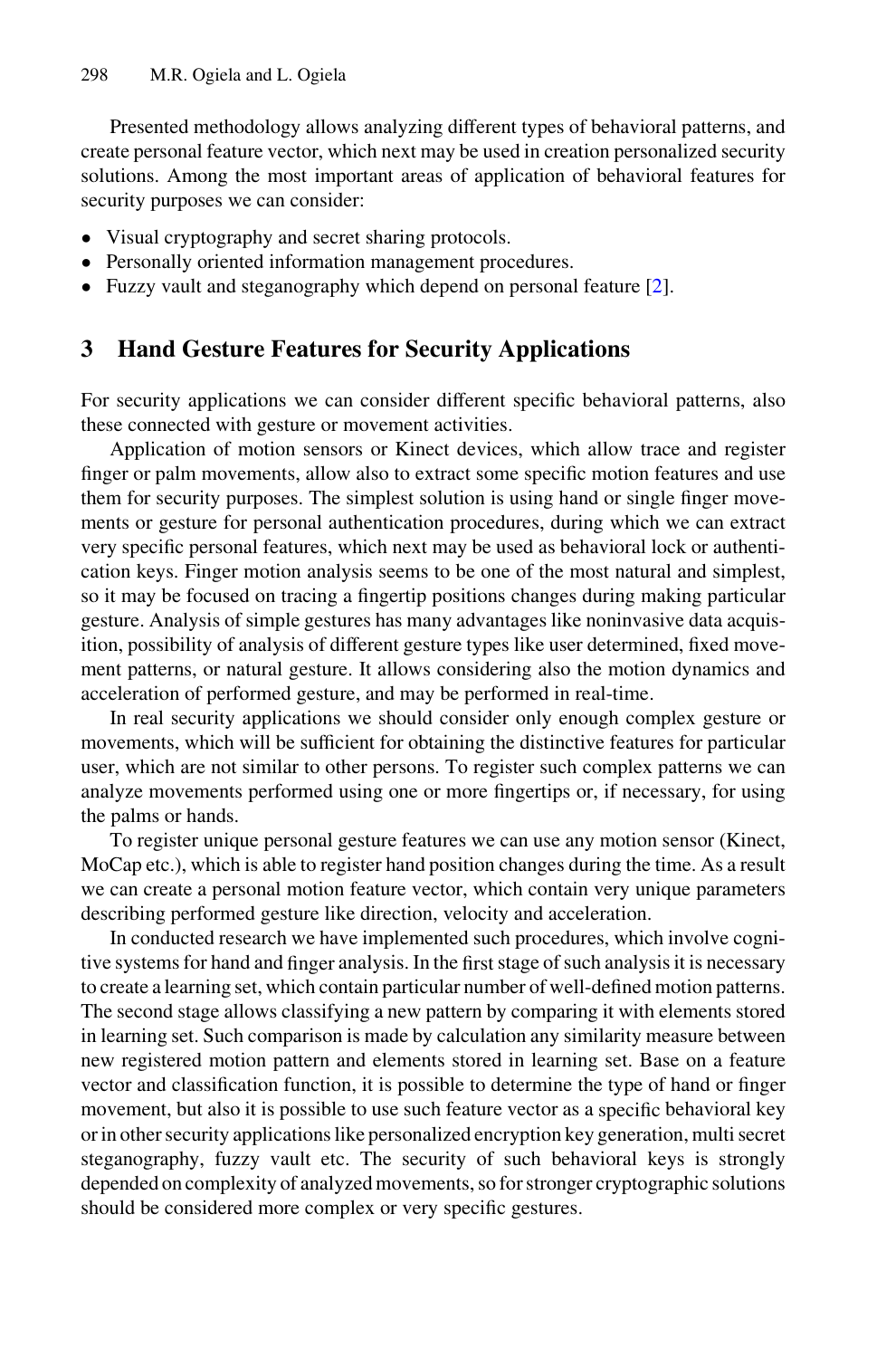### **4 Complex Movements for Security Applications**

Beside simple behavioral features describing hand or finger movements it is also possible to consider more complex individual movements performed while walking, dancing or practicing sport. In general analysis of such movements is more difficult and should be connected with registration of motion sequences, but in some special cases it may also be done towards extraction of personal feature vector for security application. The reason is very simple, and connected with different abilities of performing very complex movement by different persons, which are strongly dependent on personal habits, physical conditions, age, and skills. For example persons acknowledgeable with infrequent dances can perform it in his personal manner, and such performance allows evaluating some specific personal features, which may be next used for security purposed.

In the same way we can consider some sport and gym activities and extract specific features from recording presenting very high sport skills or techniques e.g. acrobatics, martial arts etc. (Fig. 1).



**Fig. 1.** Extraction of personal features from sport and acrobatic techniques.

Analysis of several sport activities towards evaluating very specific motion feature can be done in the same way as in [[12\]](#page-4-0). Having such specific motion features we can use them for security purposes in the same manner as described previously with connection to finger and palm gestures.

### **5 Conclusions**

In this paper we have presented different possibilities of using personal features and unique characteristics for security application and cryptography. Personal information extracted from motion sequences and representing behavioral features may be used in security protocols dedicated for information sharing, fuzzy vaults and multi-secret steganography. Besides traditional simple finger and palm movements, for security appli‐ cation we can consider more complex gesture patterns representing personal behavioral